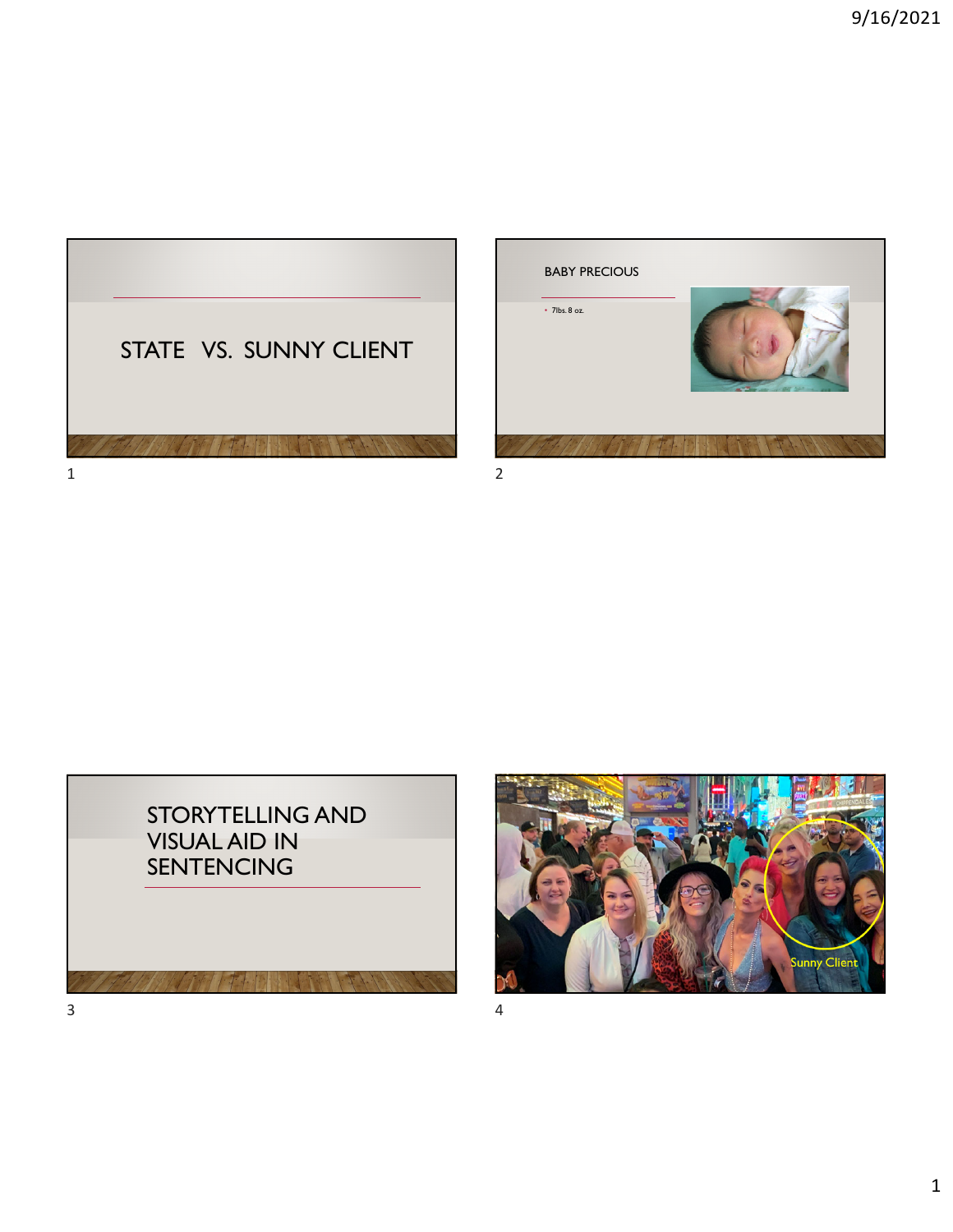### FACT PATTERN

#### • Client: Sunny, 18 years old



• Background: Single Mom. Sunny's mother does not approve, kicks her out of house but pays for room and grocery money. She has access to OBGYN through Medicaid. Rents room in her friend's 2 bedroom apartment

• Doctor calls Police and Department of Social Service after client admits to shaking baby. During interview with officers Sunny admits to shaking baby.

• Sunny signs a family services agreement, underwent a parent capacity evaluation and took parenting classes. 171717777777

# FACT PATTERN (CONTINUED) • Family Youth Services not involved because maternal grandmother agrees to care for baby. • Sunny locked up but released under NCGS15A-534.4, because she was breastfeeding baby. Judge allows for supervised visitation at grandma's house.

 $5<sub>6</sub>$ 

| NCGS 14-318.4 (A)(4)<br>Section 14-318.4. Child abuse a felony                                                                                                                                                                                                                                                                                                                                                                                   |
|--------------------------------------------------------------------------------------------------------------------------------------------------------------------------------------------------------------------------------------------------------------------------------------------------------------------------------------------------------------------------------------------------------------------------------------------------|
| (a) A parent or any other person providing care to or supervision of a child less than 16 years of age who intentionally inflicts any serious<br>physical injury upon or to the child or who intentionally commits an assault upon the child which results in any serious physical injury to the<br>child is quilty of a Class D felony, except as otherwise provided in subsection (a3) of this section,                                        |
| (a1) Any parent of a child less than 16 years of age, or any other person providing care to or supervision of the child, who commits, permits,<br>or encourages any act of prostitution with or by the child is guilty of child abuse and shall be punished as a Class D felon.                                                                                                                                                                  |
| (a2) Any parent or legal guardian of a child less than 16 years of age who commits or allows the commission of any sexual act upon the child<br>is guilty of a Class D felony.                                                                                                                                                                                                                                                                   |
| (a3) A parent or any other person providing care to or supervision of a child less than 16 years of age who intentionally inflicts any serious<br>bodily injury to the child or who intentionally commits an assault upon the child which results in any serious bodily injury to the child, or which<br>results in permanent or protracted loss or impairment of any mental or emotional function of the child, is guilty of a Class B2 felony. |
| (a4) A parent or any other person providing care to or supervision of a child less than 16 years of age whose willful act or grossly negligent<br>omission in the care of the child shows a reckless disregard for human life is guilty of a Class E felony if the act or omission results in serious<br>bodily injury to the child.                                                                                                             |

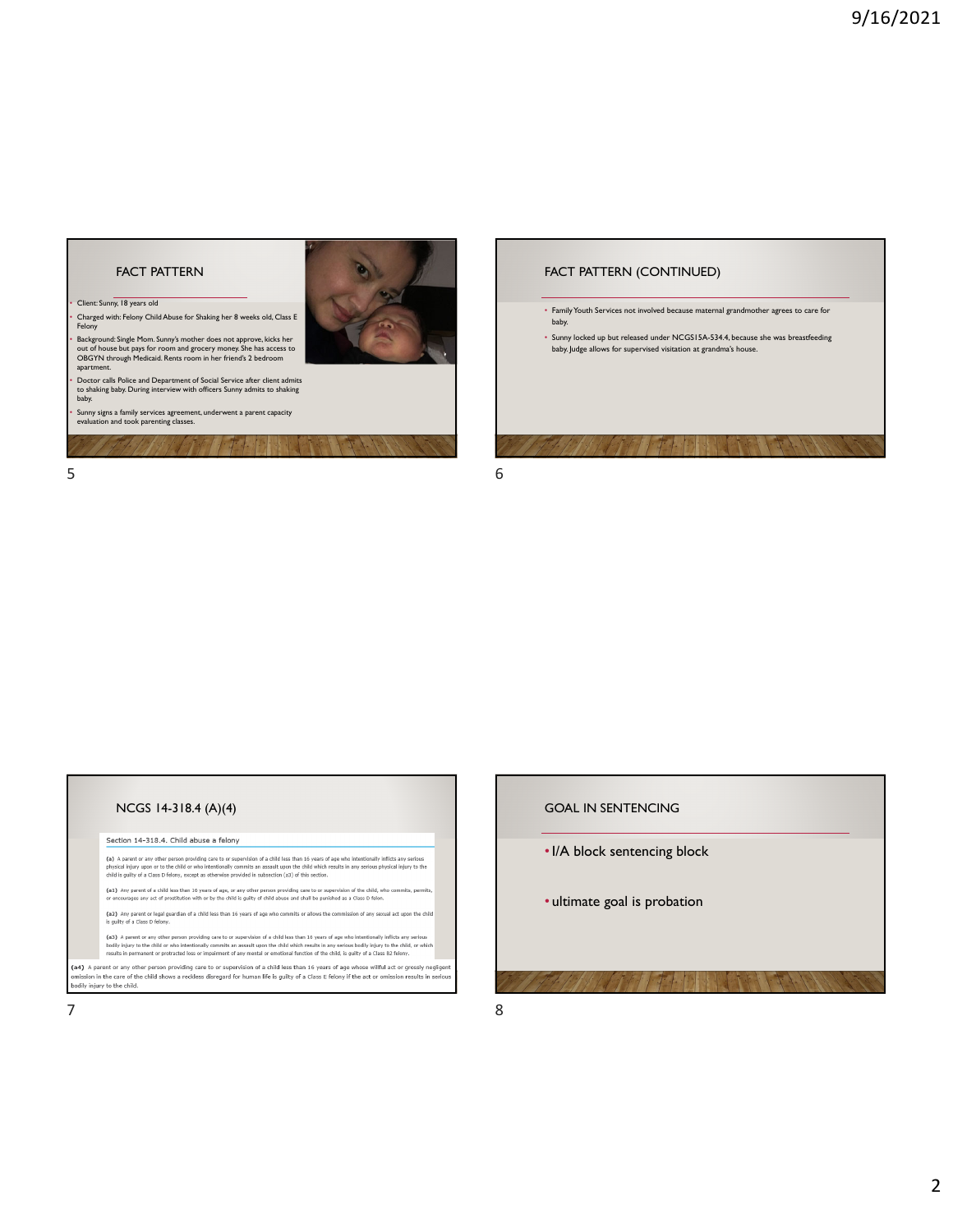







• Sunny signs a family services agreement, underwent a parent capacity evaluation and took parenting classes.

• Client: Sunny, 18 years old

apartment.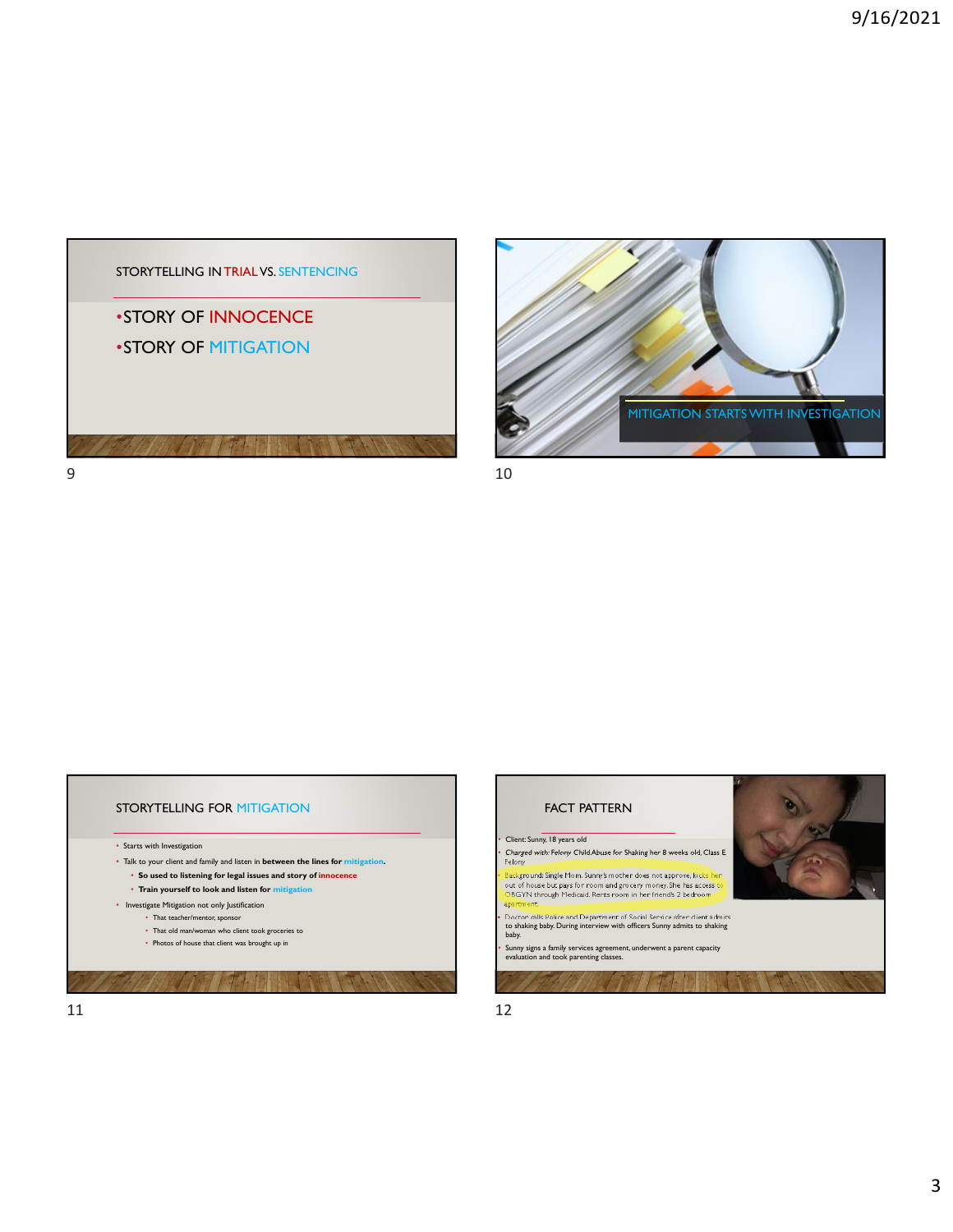





#### STORYTELLING STARTS AT PLEA BARGAINING

- Its too late if it starts at sentencing.
- Choose your strategy but, DA's also have discovery. You can tell them a persuasive story of mitigation.
- Story telling doesn't have to be about innocence, it can go to mitigation also

## SENTENCING HEARING: WHAT THE JUDGE WANTS TO KNOW • 1. WHY DID IT HAPPEN and • 2. HOW TO PREVENT FROM HAPPENING AGAIN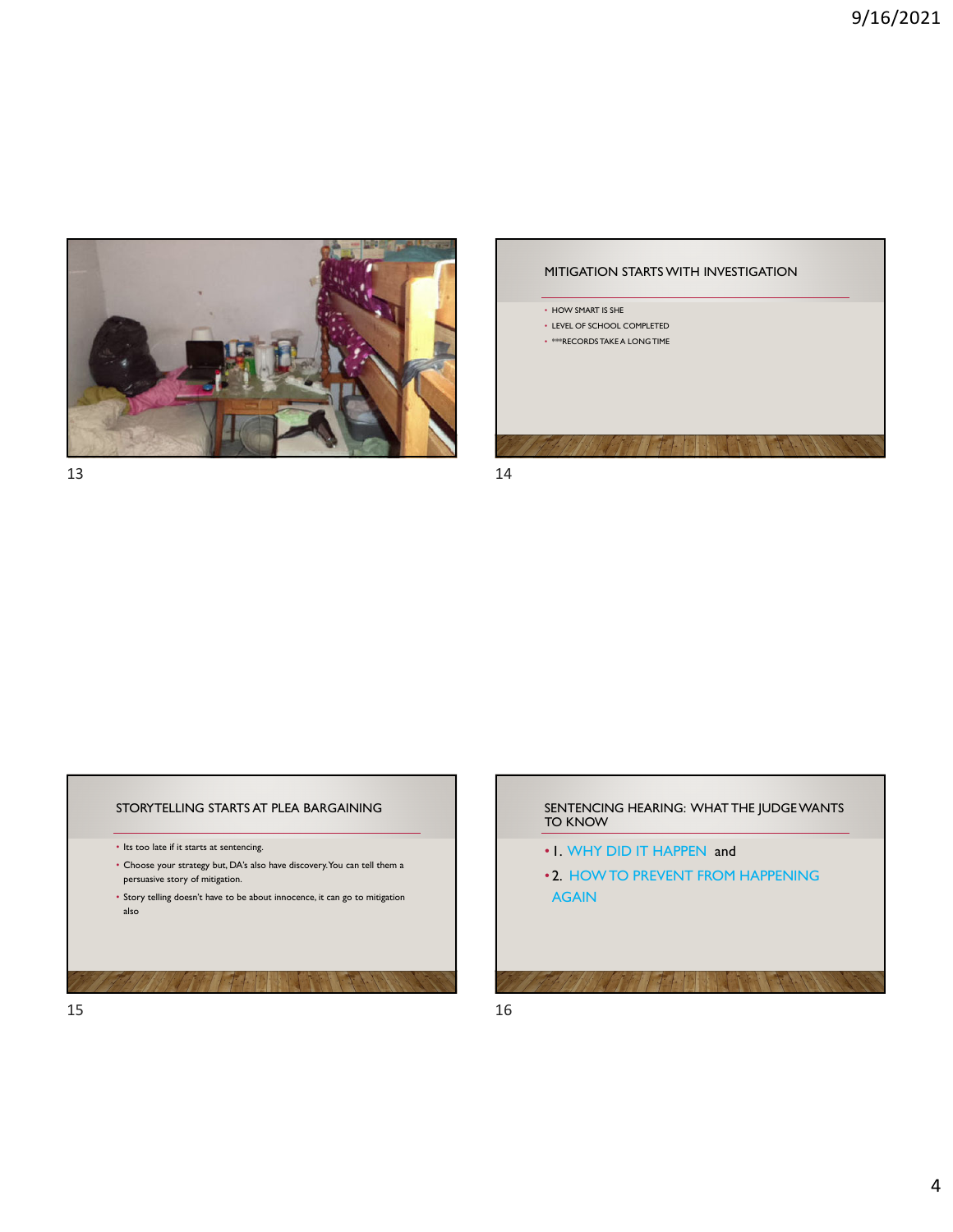



#### WHY DID IT HAPPEN: IN SUNNY'S CASE

- Young
- Didn't have family support, mom kicked her out
- Didn't know how to parent, no guidance or education
- Didn't know who to deal with stress (small apartment, incessant crying)

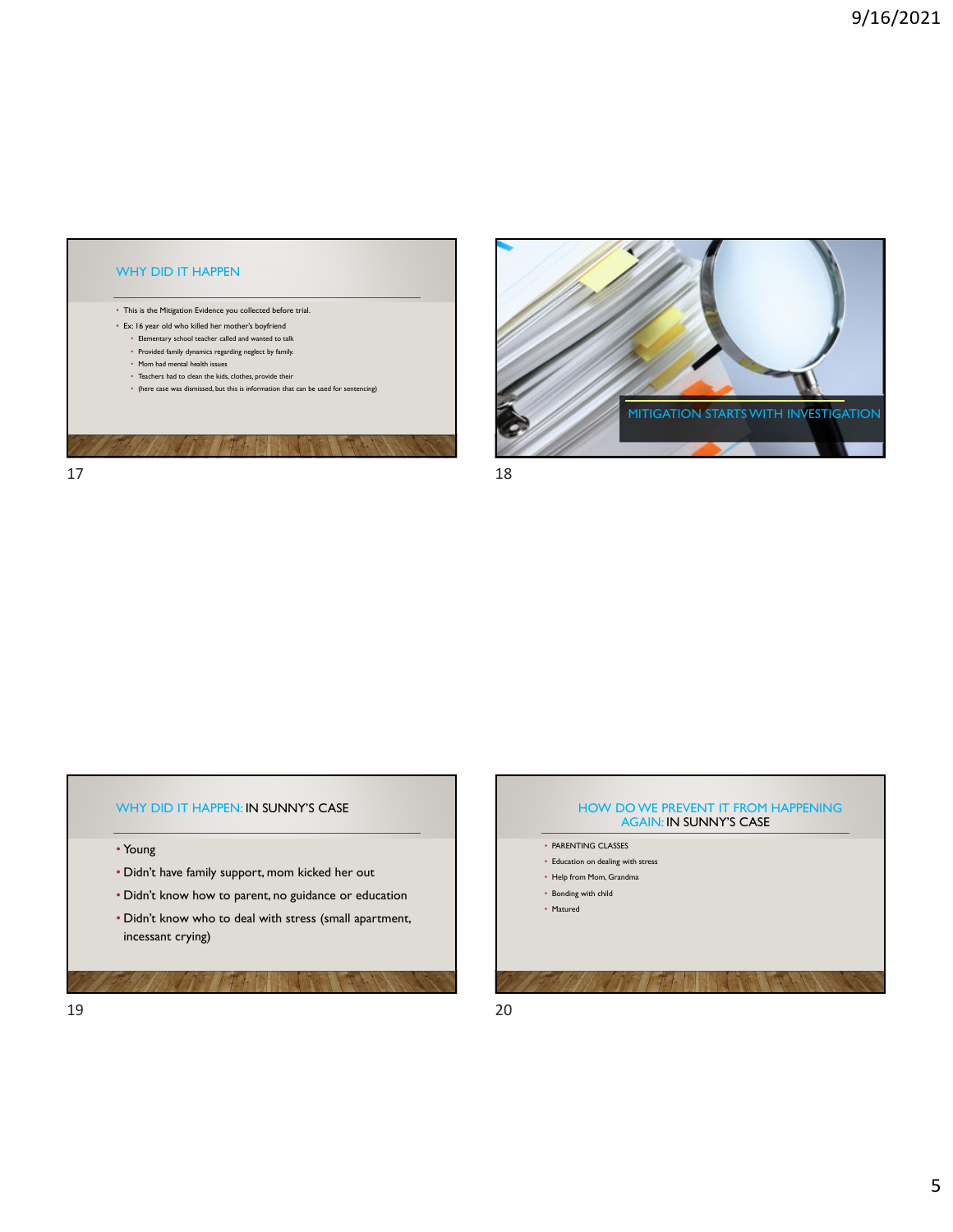









23 24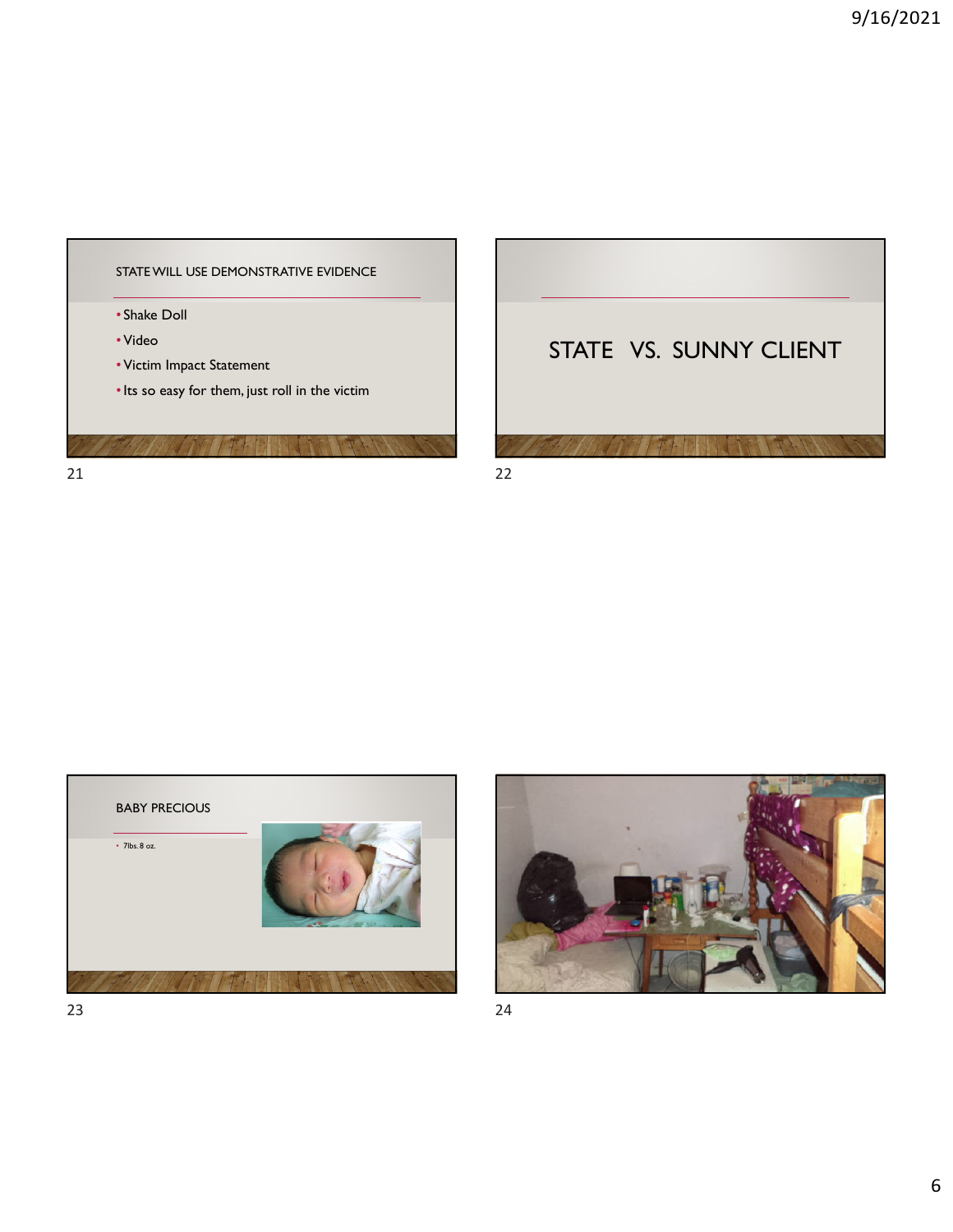

|                                                                                                                                                           |                                                                                           | <b>Certificate of Completion</b><br>THIS CERTIFIES THAT:                                                                                                        |  |
|-----------------------------------------------------------------------------------------------------------------------------------------------------------|-------------------------------------------------------------------------------------------|-----------------------------------------------------------------------------------------------------------------------------------------------------------------|--|
| Parenting Wash<br><b>CERTIFICATE OI</b><br><b>PRESENTI</b><br><b>Sunny Client</b><br>THIS IS TO CERTIFY THAT THE PARENTIN<br><b>BEDI SUCCESSFULLY COM</b> | بالمستقلة المتعارض المتعارض المراكب<br><b>Breakth</b><br>Certificatu<br>7h<br><b>Su</b>   | Sunny Client<br>Completed the webinar:<br><b>Surviving the Stress of Parenting</b><br>4 week<br>course<br>Presented by: Erica Moltz, MA, NCC<br>October 1, 2019 |  |
| 11/2/2019<br>75.06.06.06.06.06.06                                                                                                                         | has successfully comp<br>contrelensive 12-1<br><b>Argentinance</b><br>Please (620 KB 791) | Family Works<br><b>Dist</b>                                                                                                                                     |  |





 $27$  28